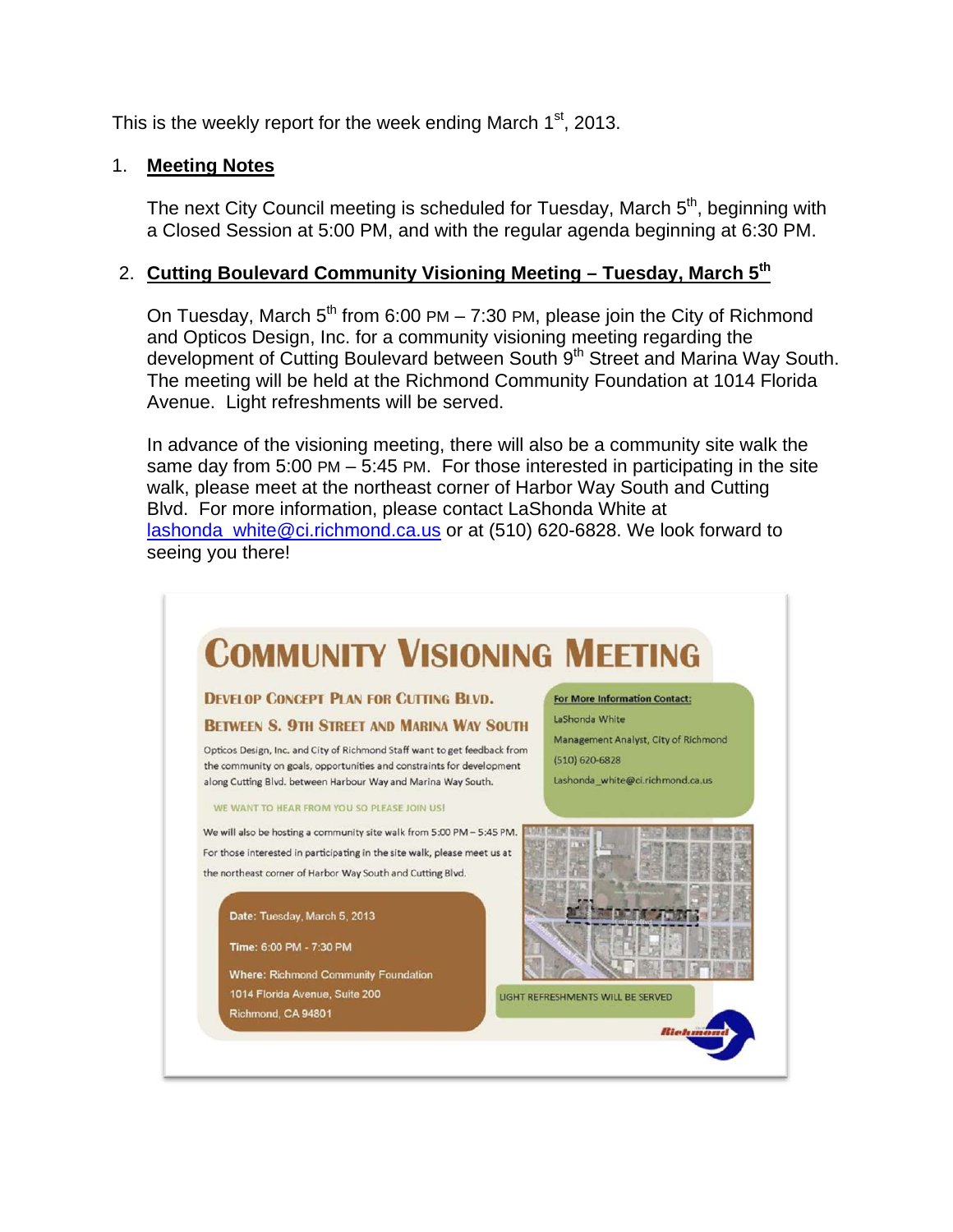## 3. **Affordable Care Act Workshop**

On Wednesday, February 27<sup>th</sup>, the City of Richmond Health Initiatives, Community Clinic Consortium and LifeLong Brookside co-hosted a workshop to provide residents with information about the Affordable Care Act. At the workshop, residents were engaged about changes in health care resulting from the Affordable Care Act, the Low-Income Health Program and LifeLong Medical Care services. Please visit www.richmondhealth.org for more information and upcoming workshops.



#### 4. **Richmond Health Equity Partnership**

On Wednesday, February 27<sup>th</sup>, the City of Richmond hosted the tenth meeting of the Richmond Health Equity Partnership (RHEP), a partnership between the City of Richmond, Contra Costa Health Services, West Contra Costa Unified School District (WCCUSD), and UC Berkeley to advance health and health equity in Richmond. The Richmond Health Equity Partnership is funded, in part, by a grant from The California Endowment.

At this meeting, the RHEP discussed the development of the City of Richmond Health in All Policies Strategy Document and Ordinance. The Full Service Community Schools (FSCS) subcommittee gave an update on how WCCUSD is approaching the development of a district-wide FSCS Strategy. The Healthy Equity Data, Training, and Report Card subcommittee also gave an update on the development of a health equity data report for Richmond.

Find out more about the Richmond Health Equity Partnership at www.richmondhealth.org.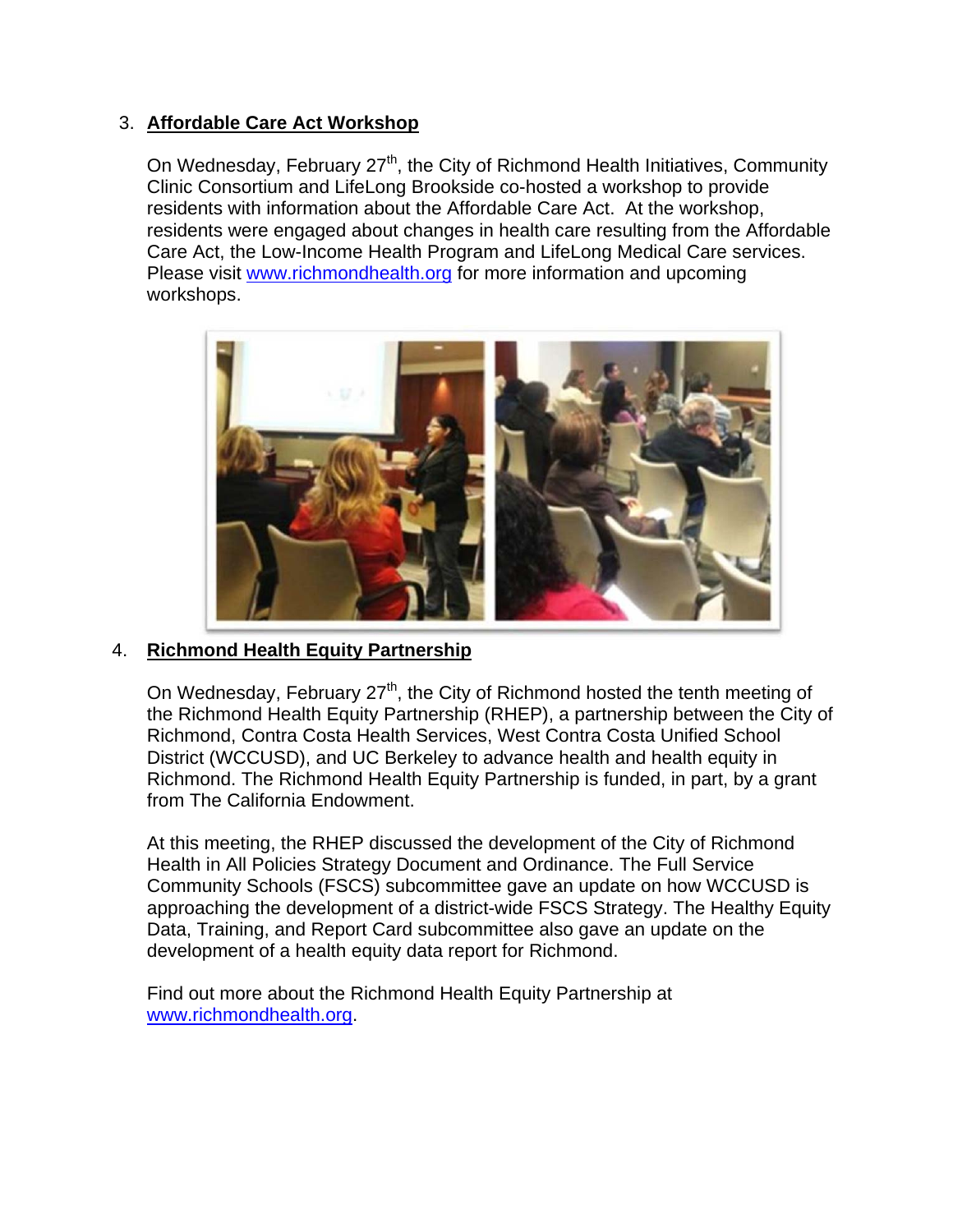

## 5. **Successor Agency to the Richmond Community Redevelopment Agency Update**

The Successor Agency's Oversight Board met on Thursday, February 21st to review and approve the Agency's Recognized Obligation Payment Schedule, (ROPS). This report will be submitted to the State by its March 1st due date. The ROPS establishes the basis for the County's May 2013 tax distribution for the fall, July to December 2013 operating period. \$37 million in obligations have been projected for this six month period, including \$7 million for debt service and \$30 million for capital projects. The Agency continues to leverage its tax revenue with over \$20 million in grants to maximize its investment in the community.

## 6. **Montery County Executive Forum on Healthy Communities**

This past Friday, March 1<sup>st</sup>, the Monterey County Health Department convened a forum for policy and community leaders on "Building Healthy, Wealthy, and Wiser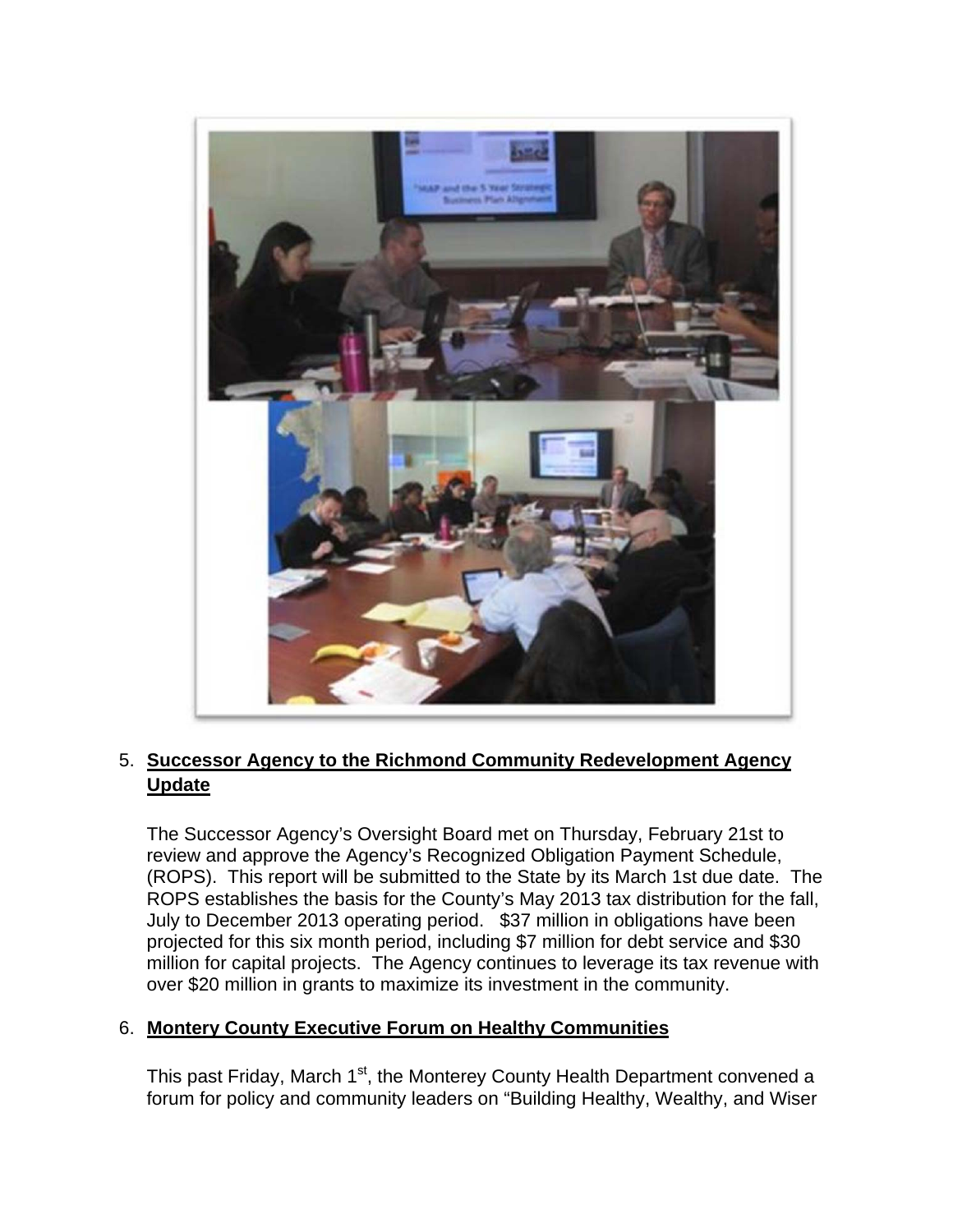Communities." Councilmember Tom Butt and the City Manager were invited to attend as part of a panel presentation on the "heath in all policies" approach to municipal services. Councilmember Butt described Richmond's General Plan process, the development of a health element for the Plan, and stressed the importance of policy leadership in the process. The City Manager discussed how the General Plan is being operationalized into the five-year strategic plan and the budget. Monterey officials have observed Richmond to be a leader in the healthy community approach to municipal services, and were interested in having Monterey County's local leaders learn from our experience.

## 7. **Recreation Highlights**

### Chess

T.C. Ball, Outreach Director for the West Coach Alliance, has been instrumental in reviving chess in Richmond and organizing the annual McKinley Williams/John Easterling Chess Tournament. In hopes of promoting a year-round affinity for chess, T.C. hosts Family Chess Knight at the Richmond Recreation Complex every Friday, from 6:00 PM to 8:30 PM, in collaboration with the Recreation Department. See the link below for an article that Richmond Confidential recently featured regarding the program:

http://richmondconfidential.org/2013/02/26/weekly-chess-nights-encourage-play-forall-ages/



#### May Valley

May Valley Winter Break camp participants were excited to take a trip to the newly opened Squeaky General Store to purchase healthy snacks in preparation for their afternoon of outdoor games.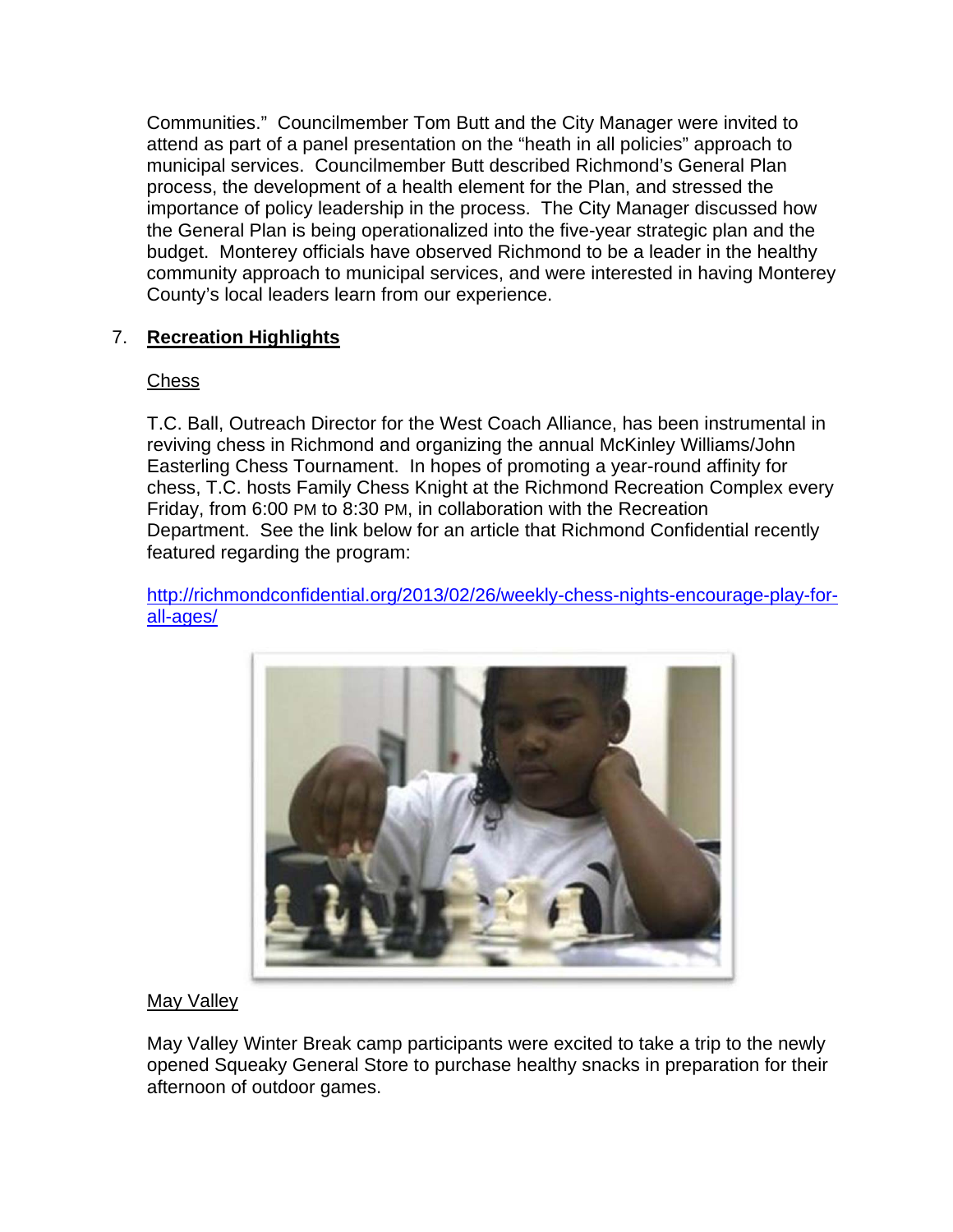#### Disabled People's Recreation Center

Several Therapeutic Interactive Recreation Program participants joined the Adult Morning Participants during President's Week and enjoyed many exciting activities. Everyone's favorite day was a trip to El Cerrito Plaza, where participants visited Barnes & Noble, shopped at DS Shoes, sampled See's Candy and sat outside at Chef's restaurant to enjoy their lunch and the beautiful weather.

The Adult Morning Participants also continued to utilize the center's iPads for their Mapping Your Environment and Money Matters programs. Parents, care-providers, and staff agree that the iPads have helped the participants make paramount steps in their learning process.

### 8. **Public Works Updates**

Facilities Maintenance Division: Carpenters removed the partition wall in the Children's Room of the library, installed a bollard at Fire Station 68, repaired the dormitory doors at Fire Station 68 and made repairs in the break room of the Main Library.

Stationary Engineers serviced the heaters at Fire Station 66, changed the blower motors for the heating system at the Swim Center and serviced the May Valley Police Substation.

Electricians replaced 17 ballasts and lamps on docks "C" and "E" in the Richmond Marina, completed the Fairmede street light pole condition survey, replaced nonoperating breakers at the Art Center, repaired the street light fixture at John F. Kennedy Park and replaced the breaker for the street light circuits.



Repairing Street Light at John F. Kennedy Park